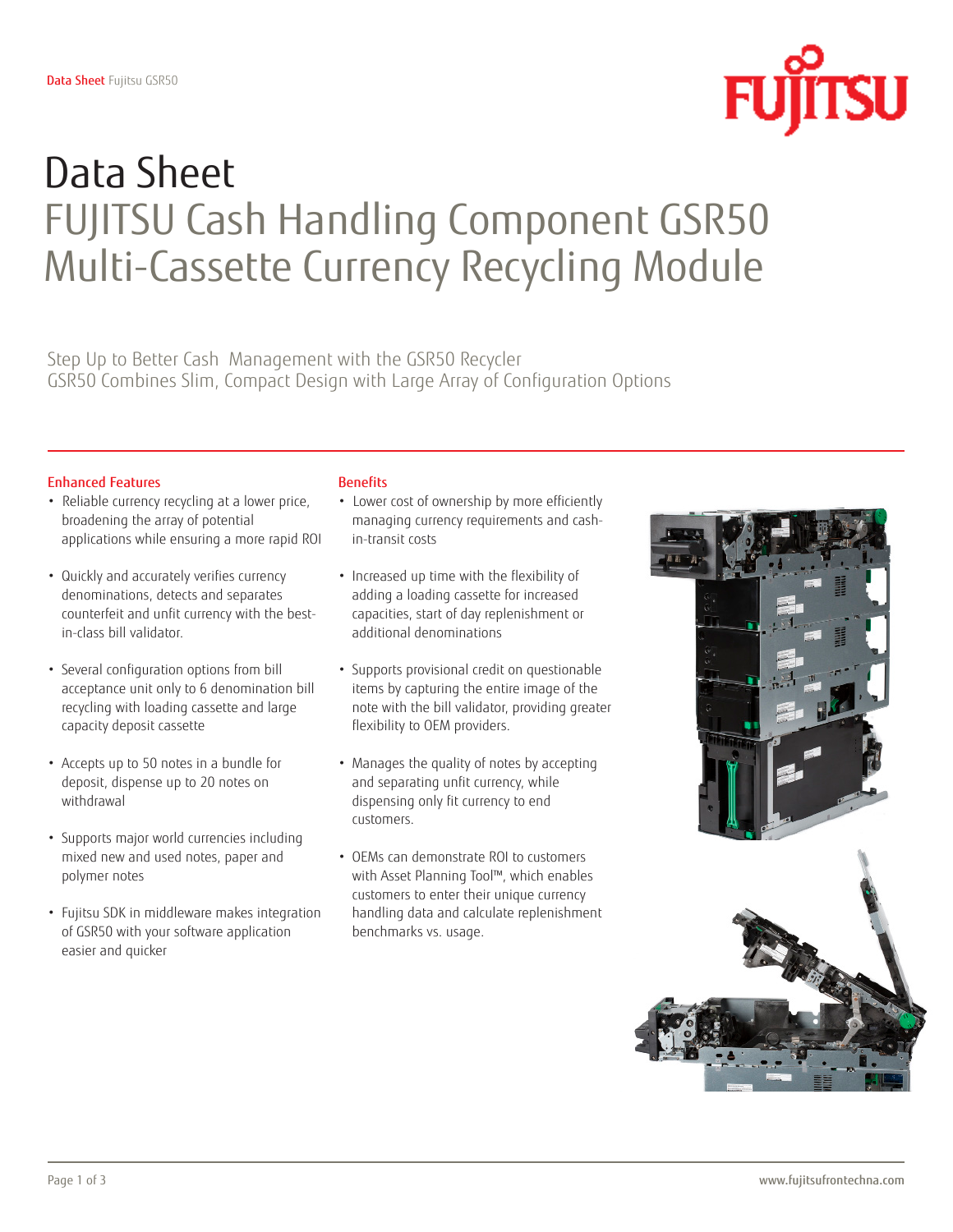### GSR50 Solution Overview

### GSR50 Multi-Denomination Bill Recycler and Acceptor

The GSR50 recycling unit by Fujitsu is a real game- changer for the OEM sales channel. Built to Fujitsu's exacting standards, the GSR50 does not compromise features or capabilities for a smaller footprint.

The GSR50s lower price point now makes currency recycling a viable option in a greater number of self and assisted service applications in a number of industry verticals. Extremely configurable, up to 6 recycled denominations, high-capacity deposit box and loading cassette provides maximum flexibility.

With greater capacities, the GSR50 may be the ideal OEM solution for teller assist, ATMs, self-checkout, bill payment or retail cash management environments.

With Fujitsu's best-in-class bill validation, mixed denominations can be deposited in a bundle of up to 50 notes with the complete image of each note captured (front and back), and used to support provisional credit on "questionable" items. In addition, the bill validator denominates the inserted items, checks for counterfeit, can separate notes by fitness and stores notes in a secured cassette where they can

then be dispensed to another customer.

As a value added feature, the GSR50 can support mixed new and used currency and mixed paper and polymer notes.

Available in up to 16 different configurations, the GSR50 can be installed for front access, providing easy access to the pooling area and the entire length of the transport system to clear jammed notes or foreign objects.

To make the GSR50 as user-friendly and secure as possible there are LED "landing lights" to prompt and guide customers through transactions. In addition, there are optional locks for all cassettes.

To speed your solution to market and reduce costs, Fujitsu offers a robust SDK in middleware to lessen the burden of integrating your application software.

If you are unsure if the GSR50 is the right investment for your customer, Fujitsu has developed the Asset Planning Tool™. APT will enable you to enter your customer's currency handling data, and calculate replenishment benchmarks vs. usage patterns.